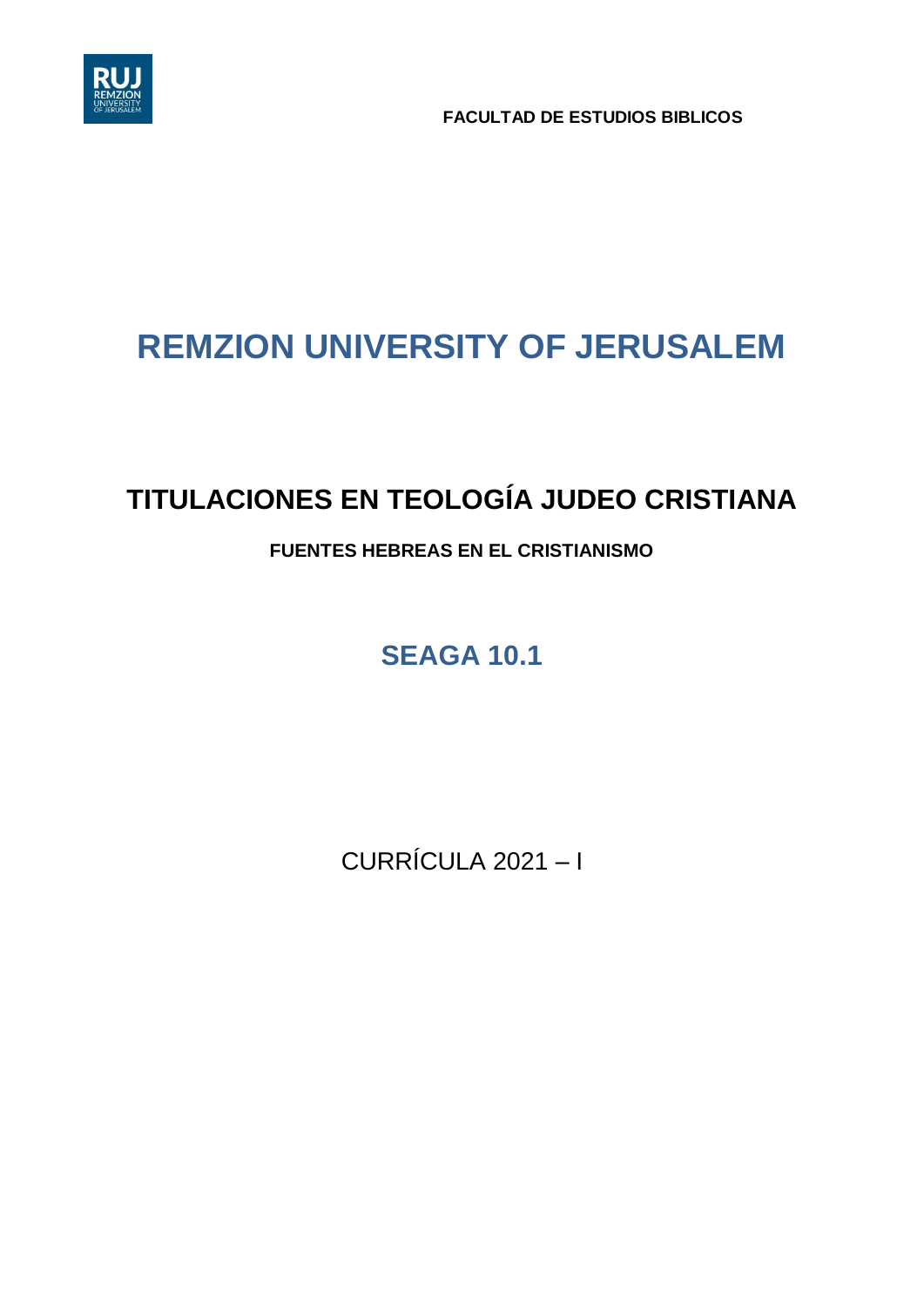

# **GRADO EN LICENCIATURA**

**DIRIGIDO A** : POSTULANTES CON ESTUDIOS TEOLOGICOS DE 3 AÑOS. **DURACIÓN :** 2 ½ AÑOS, 30 MESES (10 CICLOS ACADÉMICOS) 32 MATERIAS

\_\_\_\_\_\_\_\_\_\_\_\_\_\_\_\_\_\_\_\_\_\_\_\_\_\_\_\_\_\_\_\_\_\_\_\_\_\_\_\_\_\_\_\_\_\_\_\_\_\_\_\_\_\_\_\_\_\_\_\_\_\_\_\_\_\_\_\_\_\_\_\_\_\_\_\_\_\_\_\_\_\_\_\_\_\_\_\_\_\_\_\_\_\_\_

#### **CARGA ACADÉMICA TOTAL POR LICENCIATURA 10 CICLOS / 30 MATERIAS O MÓDULOS**

| TU GIGLOS / 30 MATENIAS O MODULOS |                    |  |
|-----------------------------------|--------------------|--|
| TOTAL DE HORAS ACADÉMICAS         | $\div$ 120 horas   |  |
| TOTAL DE HORAS DE ESTUDIO         | $\cdot$ 360 horas. |  |

| TOTAL DE HORAS DE ESTUDIO  | $: 360$ horas                                |
|----------------------------|----------------------------------------------|
| TOTAL DE HORAS DE FORO     | $: 120$ horas                                |
| TOTAL DE HORAS DE PRÁCTICA | $: 12 \text{ horas}$                         |
| TOTAL DE CUESTIONARIOS     | $: 120 (1200)$ preguntas)                    |
| TOTAL DE LECTURAS          | : 4 Libros (resumen oral online de cada uno) |

### **TOTAL CRÉDITOS : 262**

## **CARGA ACADÉMICA MENSUAL**

| (HA) HORAS ACADÉMICAS : 04 horas |                      | 04 VIDEOCLASES EN AULA VIRTUAL       |
|----------------------------------|----------------------|--------------------------------------|
| (HE) HORAS DE ESTUDIO            | $: 12 \text{ horas}$ | 12 PÁGINAS DE LECTURA / 40 PREGUNTAS |
| (HF) HORAS DE FORO               | $: 04$ horas         | 04 PÁRTICIPACIONES SEMANALES         |
| (HP) HORAS DE PRÁCTICA :-- --    |                      | A PARTIR DEL QUINTO CICLO            |
|                                  |                      |                                      |

### **GRADUACION LICENCIATURA**

PARTICIPACIÓN DEL 90% DE CLASES Y FOROS (30 MESES) ENTREGA DEL 100% DE CUESTIONARIOS ELECTRONICOS 12 HORAS DE PRACTICAS 04 EXAMENES PARCIALES 01 EXAMEN FINAL 01 TESINA DE 75 PÁGINAS.

### **NIVELACION GRADO LICENCIATURA:**

**CADA PROFESOR BAJO SU CRITERIO USARA MATERIAL VIDEO GRAFICO O ESCRITO CON LOS ALUMNOS, PARA APOYAR EL DESARROLLO DE LA CLASE O MATERIA EN EL NIVEL QUE CORRESPONDE A ESTE GRADO.**

**LA UNIVERSIDAD IMPARTIRÁ DIVERSOS SEMINARIOS O CONFERENCIAS ONLINE Y PRESENCIALES QUE EN EL CASO DE LOS ALUMNOS DE ESTE GRADO NO SIEMPRE SERÁN DE CARÁCTER OBLIGATORIO.** 

**EN LA BIBLIOGRAFÍA DE LOS MODULOS EN ESTE GRADO, EL ALUMNO TENDRÁ LA INFORMACIÓN DE LIBROS Y/O MATERIAL DE ESTUDIO QUE EL PROFESOR INDICARÁ CUENDO LEER PARA CUBRIR SU CUOTA DE 4 LIBROS QUE SE REQUIEREN ESTUDIAR PARA LA TITULACION.**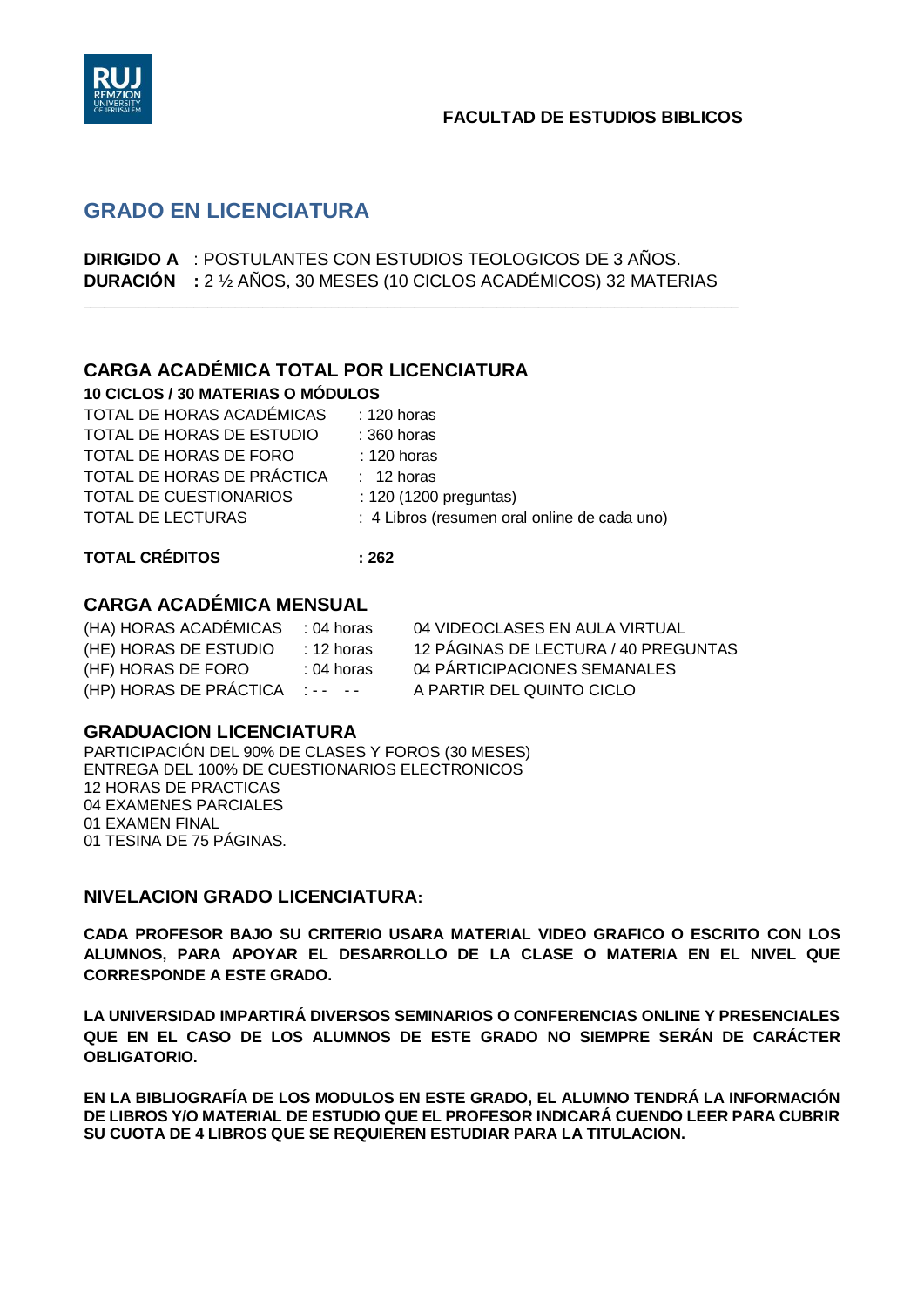

## **POST GRADO EN MAESTRIA**

**DIRIGIDO A** : POSTULANTES CON GRADO DE LICENCIATURA EN LETRAS, HUMANIDADES ó CIENCIAS. SI LA LICENCIATURA NO ES EN TEOLOGIA ES NECESARIO ACREDITAR 3 AÑOS DE ESTUDIOS TEOLOGICOS **DURACIÓN :** 18 MESES (6 CICLOS ACADÉMICOS) 20 MATERIAS

\_\_\_\_\_\_\_\_\_\_\_\_\_\_\_\_\_\_\_\_\_\_\_\_\_\_\_\_\_\_\_\_\_\_\_\_\_\_\_\_\_\_\_\_\_\_\_\_\_\_\_\_\_\_\_\_\_\_\_\_\_\_\_\_\_\_\_\_\_\_\_\_\_\_\_\_\_\_\_\_\_\_\_\_\_\_\_\_\_\_\_\_\_\_\_\_\_\_\_\_\_\_\_\_\_\_\_\_\_

## **CARGA ACADÉMICA TOTAL POR MAESTRIA**

#### **6 CICLOS / 18 MATERIAS O MÓDULOS**

| $: 72 \text{ horas}$                         |
|----------------------------------------------|
| $: 216$ horas                                |
| $: 120$ horas                                |
| $: 16 \text{ horas}$                         |
| $: 72(720)$ preguntas)                       |
| : 6 Libros (resumen oral online de cada uno) |
|                                              |

### **TOTAL CRÉDITOS : 170**

### **CARGA ACADÉMICA MENSUAL**

| (HA) HORAS ACADÉMICAS         | $: 04$ horas | 04 VIDEOCLASES EN AULA VIRTUAL                    |
|-------------------------------|--------------|---------------------------------------------------|
| (HE) HORAS DE ESTUDIO         | ∶ 12 horas ∶ | 12 PÁGINAS DE LECTURA / 40 PREGUNTAS              |
| (HF) HORAS DE FORO            | $: 04$ horas | 04 PÁRTICIPACIONES SEMANALES                      |
| (HP) HORAS DE PRÁCTICA :-- -- |              | A PARTIR DEL QUINTO CICLO (máximo 3 horas al mes) |

### **GRADUACION MAESTRIA**

PARTICIPACIÓN DEL 90% DE CLASES Y FOROS ENTREGA DE 100% DE CUESTIONARIOS 12 HORAS DE PRACTICAS GENERALES 04 DE PRACTICAS ESPECIALIZADAS 02 EXAMENES PARCIALES 01 EXAMEN FINAL 01 TESINA DE 100 PÁGINAS

### **NIVELACION POST GRADO MAESTRIA:**

**CADA PROFESOR BAJO SU CRITERIO USARA MATERIAL VIDEO GRAFICO O ESCRITO CON LOS ALUMNOS DE POST GRADO, PARA APOYAR EL DESARROLLO DE LA CLASE O MATERIA EN EL NIVEL DE MAESTRIA.**

**LA UNIVERSIDAD IMPARTIRÁ DIVERSOS SEMINARIOS O CONFERENCIAS ONLINE Y PRESENCIALES QUE EN EL CASO DE LOS ALUMNOS DE POST GRADO SIEMPRE SERÁN DE CARÁCTER OBLIGATORIO.** 

**EN LA BIBLIOGRAFÍA DE LOS MÓDULOS DE ESTE POST GRADO, EL ALUMNO TENDRÁ LA INFORMACIÓN DE LIBROS Y/O MATERIAL DE ESTUDIO QUE EL PROFESOR INDICARÁ CUANDO LEER PARA CUBRIR SU CUOTA DE 6 LIBROS QUE SE REQUIEREN ESTUDIAR PARA LA TITULACIÓN DEL POST GRADO DE MAESTRIA.**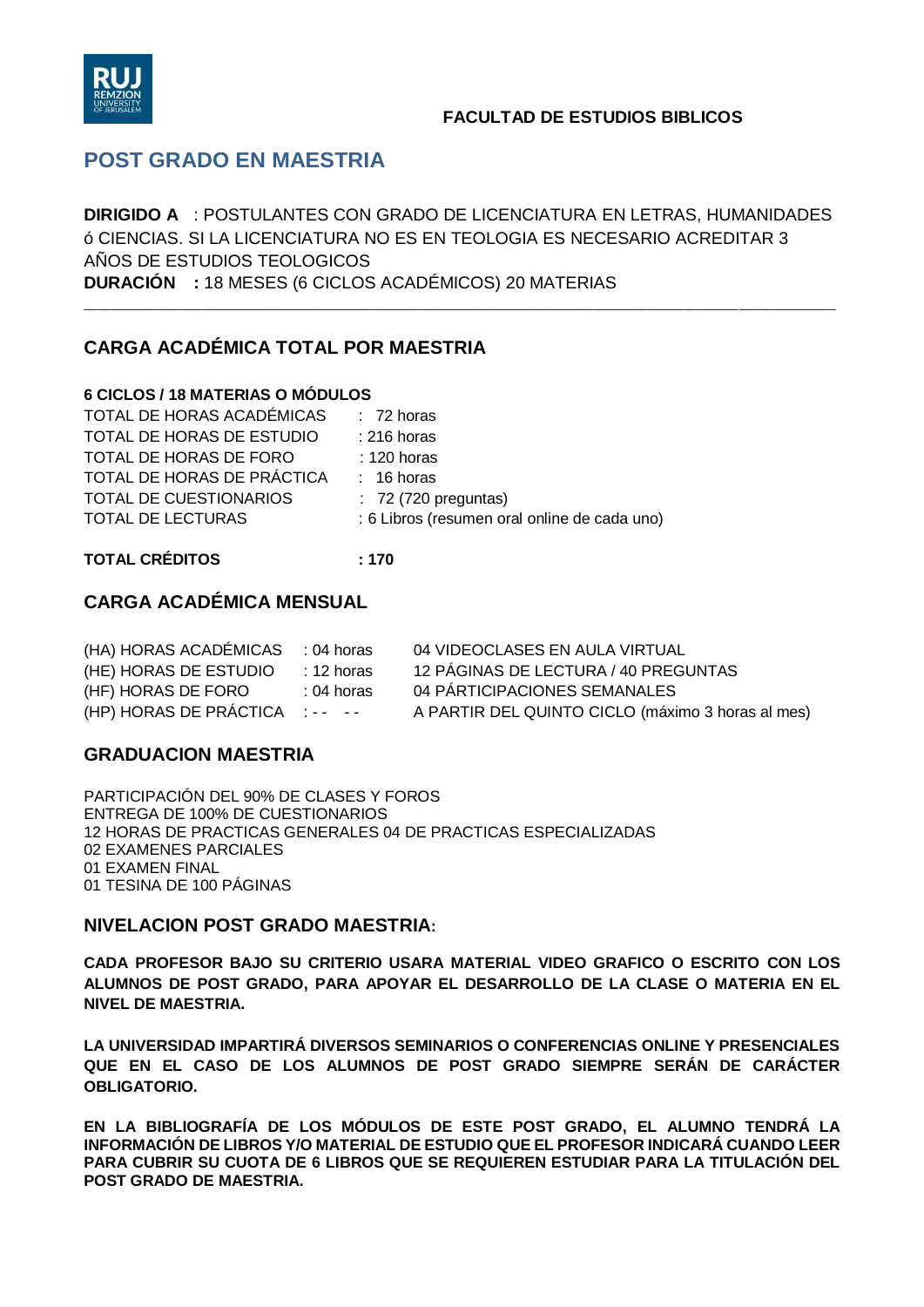

# **POST GRADO EN DOCTORADO**

**DIRIGIDO A** : POSTULANTES CON GRADO DE MAESTRÍA EN LETRAS, HUMANIDADES ó CIENCIAS. SI LA MAESTRIA NO ES EN TEOLOGIA ES NECESARIO ACREDITAR 3 AÑOS DE ESTUDIOS TEOLOGICOS

\_\_\_\_\_\_\_\_\_\_\_\_\_\_\_\_\_\_\_\_\_\_\_\_\_\_\_\_\_\_\_\_\_\_\_\_\_\_\_\_\_\_\_\_\_\_\_\_\_\_\_\_\_\_\_\_\_\_\_\_\_\_\_\_\_\_\_\_\_\_\_\_\_\_\_\_\_\_\_\_\_\_\_\_\_\_\_\_\_\_\_\_\_\_\_

**DURACIÓN :** 18 meses (6 ciclos académicos) 20 materias

### **CARGA ACADÉMICA TOTAL POR DOCTORADO**

**6 CICLOS / 18 MATERIAS O MÓDULOS**

| TOTAL DE HORAS ACADÉMICAS  | $: 72$ HORAS                                 |
|----------------------------|----------------------------------------------|
| TOTAL DE HORAS DE ESTUDIO  | $: 216$ HORAS                                |
| TOTAL DE HORAS DE FORO     | $: 120$ HORAS                                |
| TOTAL DE HORAS DE PRÁCTICA | $\therefore$ 20 HORAS                        |
| TOTAL DE CUESTIONARIOS     | $: 72(720$ PREGUNTAS)                        |
| TOTAL DE LECTURAS          | : 8 LIBROS (resumen oral online de cada uno) |

### **TOTAL CRÉDITOS : 190**

### **CARGA ACADÉMICA MENSUAL**

|                               | (HA) HORAS ACADÉMICAS : 04 HORAS 04 VIDEO CLASES EN AULA VIRTUAL |
|-------------------------------|------------------------------------------------------------------|
| (HE) HORAS DE ESTUDIO         | : 12 HORAS 12 PÁGINAS DE LECTURA / 40 PREGUNTAS                  |
| (HF) HORAS DE FORO            | : 04 HORAS 04 PARTICIPACIONES SEMANALES                          |
| (HP) HORAS DE PRÁCTICA :-- -- | A PARTIR DEL QUINTO CICLO (MÁXIMO 3 HORAS AL                     |
| MES)                          |                                                                  |

### **GRADUACIÓN DOCTORADO**

PARTICIPACIÓN DEL 90% DE CLASES Y FOROS (MÍNIMO 18 MESES) ENTREGA DE 100% DE CUESTIONARIOS 12 HORAS DE PRÁCTICAS GENERALES 08 DE PRÁCTICAS ESPECIALIZADAS 02 EXÁMENES PARCIALES 01 EXAMEN FINAL 01 TESINA DE 125 PÁGINAS

### **NIVELACIÓN POST GRADO DOCTORADO:**

**CADA PROFESOR BAJO SU CRITERIO USARA MATERIAL VIDEO GRAFICO O ESCRITO CON LOS ALUMNOS DE POST GRADO, PARA APOYAR EL DESARROLLO DE LA CLASE O MATERIA EN EL NIVEL DE DOCTORADO.**

**LA UNIVERSIDAD IMPARTIRÁ DIVERSOS SEMINARIOS O CONFERENCIAS ONLINE Y PRESENCIALES QUE EN EL CASO DE LOS ALUMNOS DE POST GRADO SIEMPRE SERÁN DE CARÁCTER OBLIGATORIO.** 

**EN LA BIBLIOGRAFÍA DE LOS MÓDULO DE ESTE POST GRADO, EL ALUMNO TENDRÁ LA INFORMACIÓN DE LIBROS Y/O MATERIAL DE ESTUDIO QUE EL PROFESOR INDICARÁ CUANDO LEER PARA CUBRIR SU CUOTA DE 8 LIBROS QUE SE REQUIEREN ESTUDIAR PARA LA TITULACIÓN DEL POST GRADO DE DOCTORADO.**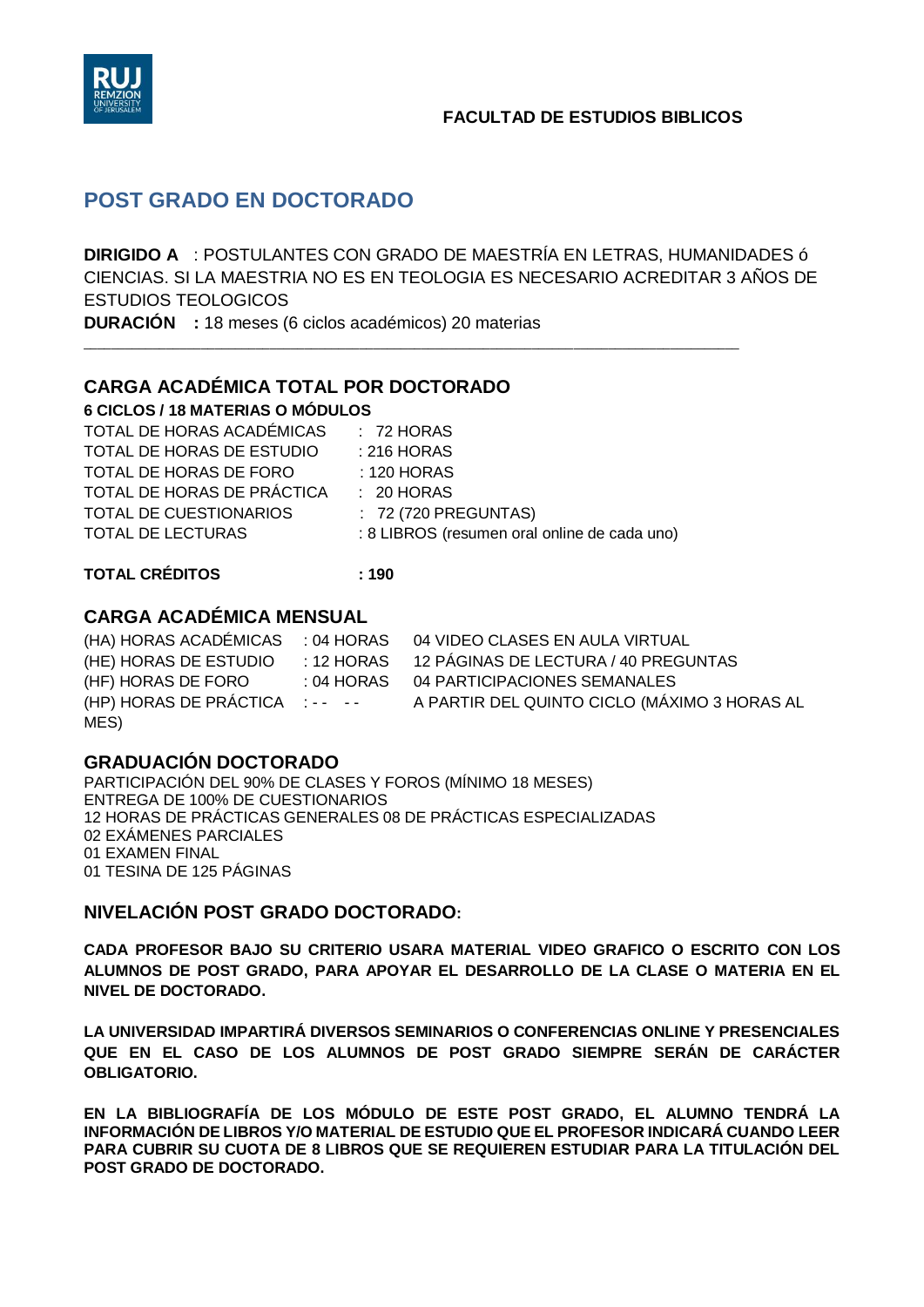

# **PRIMER CICLO - MATERIAS TRANSVERSALES**

|  |  | MODULO 1 – TECNICAS DE ESTUDIO AUTOGESTIONARIO ( |  |
|--|--|--------------------------------------------------|--|
|  |  |                                                  |  |

| <b>CÓDIGO</b> | <b>CURSO</b>                                   | НA | HE | НF | HP | <b>PRE REQ</b> | <b>CRÉDITOS</b> |
|---------------|------------------------------------------------|----|----|----|----|----------------|-----------------|
| BA0111        | METODOLOGÍA DEL ESTUDIO AUTOGESTIONARIO EN RUJ |    |    |    |    | -              |                 |
| BA0112        | TÉCNICAS BÁSICAS DE APRENDIZAJE Y ESTUDIO      |    |    |    |    | ۰              |                 |
| BA0113        | TÉCNICAS DE MOTIVACIÓN Y MANEJO DEL TIEMPO     |    |    |    |    |                |                 |
| BA0114        | TÉCNICAS PARA DESARROLLAR LA CREATIVIDAD       |    |    |    |    |                |                 |
|               | <b>PUNTAJE MÓDULO 1</b>                        |    | 12 | 4  | 0  | T. Horas<br>20 |                 |

| <b>MÓDULO 2 – LENGUA HEBREA I</b> |                                                      |    |    |           |           |                |                 |
|-----------------------------------|------------------------------------------------------|----|----|-----------|-----------|----------------|-----------------|
| <b>CÓDIGO</b>                     | <b>CURSO</b>                                         | НA | HE | <b>HF</b> | <b>HP</b> | <b>PRE REQ</b> | <b>CRÉDITOS</b> |
| BA0121                            | INTRODUCCIÓN A LA HISTORIA DEL IDIOMA HEBREO.        |    | 3  |           |           |                |                 |
| BA0122                            | INTRODUCCIÓN Y GENERALIDADES DEL ALFABETO<br>HEBREO. |    |    |           |           |                |                 |
| BA0123                            | APRENDIZAJE DEL ALFABETO HEBREO.                     |    | 3  |           |           |                |                 |
| BA0124                            | APRENDIZAJE DE LAS VOCALES EN HEBREO                 |    | 3  |           |           |                |                 |
|                                   | <b>PUNTAJE MÓDULO 2</b>                              | 4  | 12 | 4         | 0         | T. Horas<br>20 | 5               |

|               | MÓDULO 3 – FUNDAMENTOS BIBLICOS DESDE UNA PERSPECTIVA HEBREA I |    |    |    |    |                |                 |  |
|---------------|----------------------------------------------------------------|----|----|----|----|----------------|-----------------|--|
| <b>CÓDIGO</b> | <b>CURSO</b>                                                   | НA | HE | HF | HP | <b>PRE REQ</b> | <b>CRÉDITOS</b> |  |
| BA0131        | <b>ELOHIM</b>                                                  |    | 3  |    |    |                |                 |  |
| BA0132        | LA AUTORIDAD DE LA TORAH (ANTIGUO TESTAMENTO)                  |    | 3  |    |    |                |                 |  |
| BA0133        | LA AUTORIDAD DEL BRIT HADASHÁ (NUEVO TESTAMENTO)               |    | 3  |    |    |                |                 |  |
| BA0134        | YESHUA HA MASHIAJ (EL MESÍAS)                                  |    | 3  |    |    |                |                 |  |
|               | <b>PUNTAJE MÓDULO 3</b>                                        | 4  | 12 | 4  | 0  | T. Horas<br>20 |                 |  |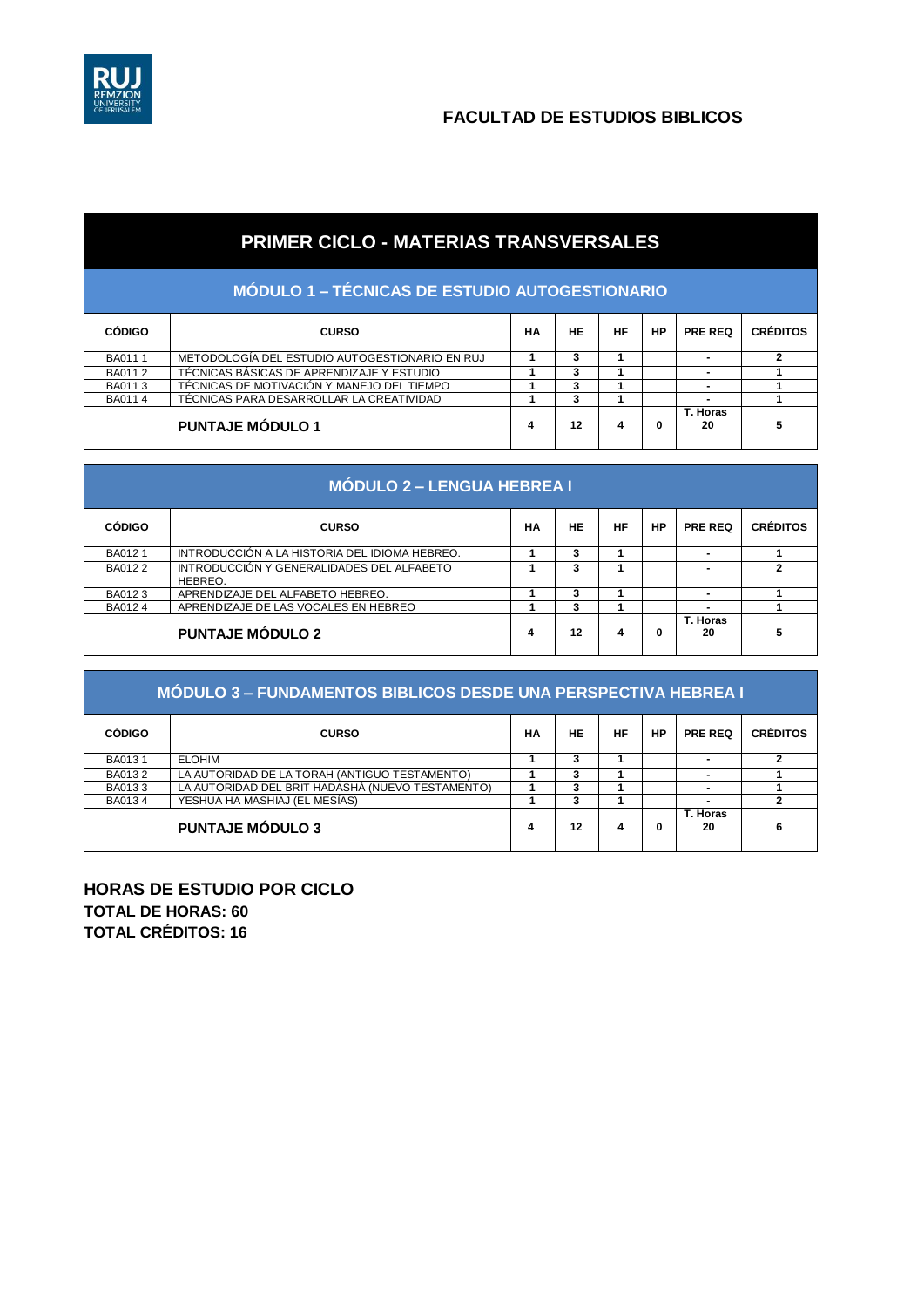

# **SEGUNDO CICLO - MATERIAS DE FUNDAMENTO**

### **MÓDULO 4 – FUNDAMENTOS BIBLICOS DESDE UNA PERSPECTIVA HEBREA II**

| <b>CÓDIGO</b> | <b>CURSO</b>                              | НA | HE     | HF | <b>HP</b> | <b>PRE REQ</b> | <b>CRÉDITOS</b> |
|---------------|-------------------------------------------|----|--------|----|-----------|----------------|-----------------|
| BA0241        | EL PECADO DESDE UNA PERSPECTIVA HEBREA    |    |        |    |           |                |                 |
| <b>BA0242</b> | EL AMOR DESDE UNA PERSPECTIVA HEBREA      |    | c      |    |           |                |                 |
| BA0243        | EL PERDÓN DESDE UNA PERSPECTIVA HEBREA    |    | ∽      |    |           | -              |                 |
| BA0244        | LA SALVACIÓN DESDE UNA PERSPECTIVA HEBREA |    | ∽<br>c |    |           |                |                 |
|               | <b>PUNTAJE MÓDULO 4</b>                   | 4  | 12     | 4  | 0         | T. Horas<br>20 |                 |

| <b>MÓDULO 5 – FUNDAMENTOS BIBLICOS DESDE UNA PERSPECTIVA HEBREA III</b> |                                                 |    |    |    |           |                |                 |  |  |
|-------------------------------------------------------------------------|-------------------------------------------------|----|----|----|-----------|----------------|-----------------|--|--|
| <b>CÓDIGO</b>                                                           | <b>CURSO</b>                                    | НA | HE | НF | <b>HP</b> | PRE REQ        | <b>CRÉDITOS</b> |  |  |
| BA0251                                                                  | LA FE DESDE UNA PERSPECTIVA HEBREA              |    | 3  |    |           | <b>BA125</b>   |                 |  |  |
| BA0252                                                                  | EL ARREPENTIMIENTO DESDE UNA PERSPECTIVA HEBREA |    | 3  |    |           | <b>BA140</b>   |                 |  |  |
| BA0253                                                                  | LA ORACIÓN DESDE UNA PERSPECTIVA HEBREA         |    | 3  |    |           | <b>BA126</b>   |                 |  |  |
| BA0254                                                                  | LA INTERCESIÓN DESDE UNA PERSPECTIVA HEBREA     |    | 3  |    |           | <b>BA127</b>   |                 |  |  |
|                                                                         | <b>PUNTAJE MÓDULO 5</b>                         | 4  | 12 | 4  |           | T. Horas<br>20 | 5               |  |  |

| MÓDULO 6 – FUNDAMENTOS BIBLICOS DESDE UNA PERSPECTIVA HEBREA IV |                                                                |    |    |           |           |                |                 |  |  |  |
|-----------------------------------------------------------------|----------------------------------------------------------------|----|----|-----------|-----------|----------------|-----------------|--|--|--|
| <b>CÓDIGO</b>                                                   | <b>CURSO</b>                                                   | НA | HE | <b>HF</b> | <b>HP</b> | <b>PRE REQ</b> | <b>CRÉDITOS</b> |  |  |  |
| BA0261                                                          | EL ESPÍRITU SANTO Y SU OBRA REGENERADORA                       |    | 3  |           |           | <b>BA141</b>   |                 |  |  |  |
| BA0262                                                          | LA ALABANZA Y ADORACIÓN DESDE UNA PERSPECTIVA<br><b>HEBREA</b> |    | 3  |           |           | <b>BA211</b>   |                 |  |  |  |
| BA0263                                                          | LA MAYORDOMÍA DESDE UNA PERSPECTIVA HEBREA                     |    | 3  |           |           | <b>BA125</b>   |                 |  |  |  |
| BA0264                                                          | LA SEGUNDA VENIDA DE YESHUA                                    |    | 3  |           |           | <b>BA128</b>   |                 |  |  |  |
|                                                                 | <b>PUNTAJE MÓDULO 6</b>                                        | 4  | 12 | 4         | 0         | T. Horas<br>20 |                 |  |  |  |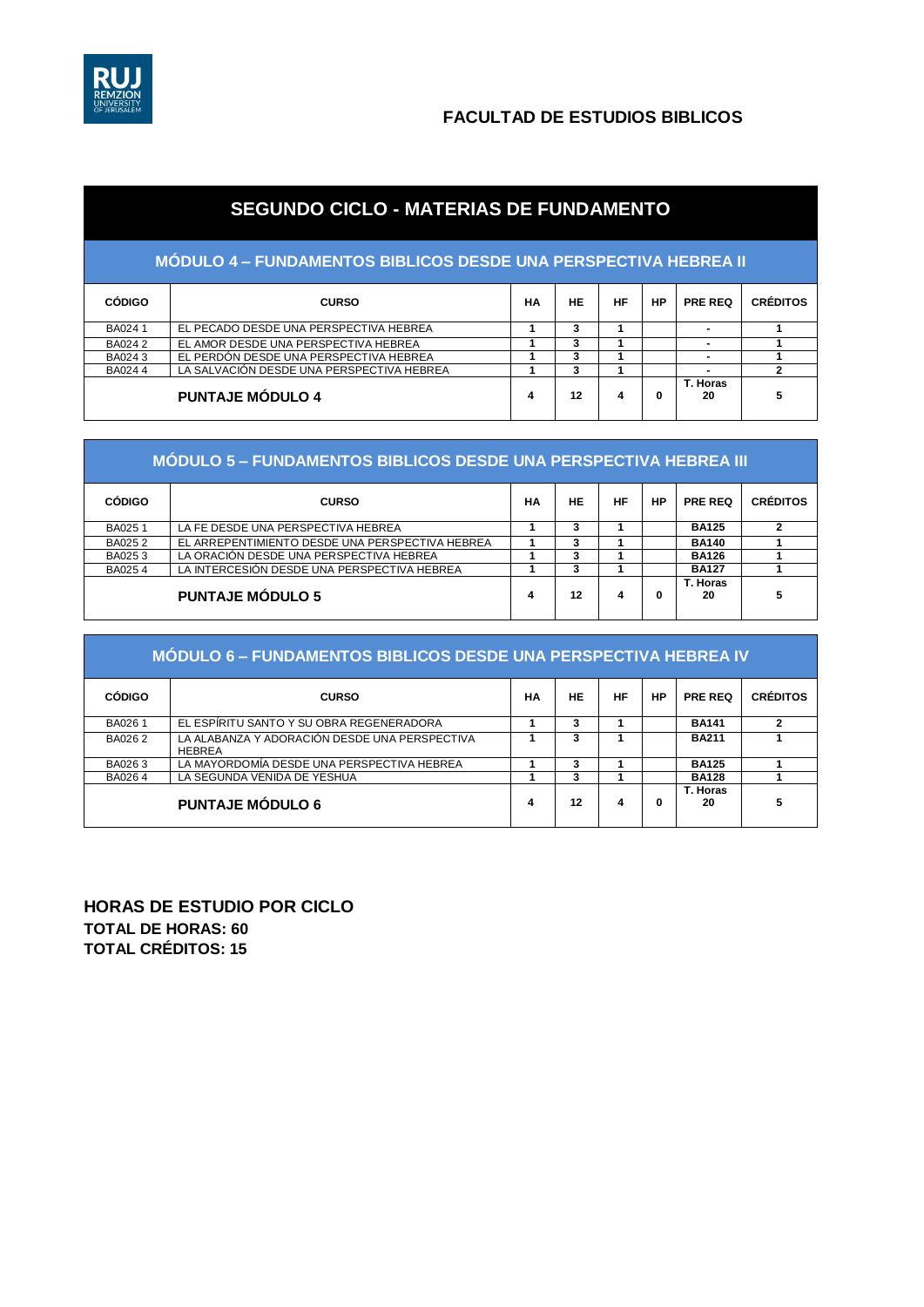

|  | <b>TERCER CICLO – MATERIAS PRELIMINARES</b> |  |
|--|---------------------------------------------|--|
|  |                                             |  |

| MODULO 7 – LAS FUENTES HEBREAS BÍBLICAS ! |  |  |  |  |
|-------------------------------------------|--|--|--|--|
|                                           |  |  |  |  |

| <b>CÓDIGO</b> | <b>CURSO</b>              | НA | HE | НF | HP | <b>PRE REQ</b> | <b>CRÉDITOS</b> |
|---------------|---------------------------|----|----|----|----|----------------|-----------------|
| TJC04101      | <b>FUENTES HEBREAS I</b>  |    |    |    |    |                |                 |
| TJC04102      | LAS FUNCIONES PROFÉTICAS. |    |    |    |    |                |                 |
| TJC04103      | UN SOLO Y NUEVO HOMBRE.   |    |    |    |    |                |                 |
| TJC041044     | EL ORDEN DE MELKISEDEK    |    |    |    |    |                |                 |
|               | <b>PUNTAJE MÓDULO 7</b>   | 4  | 12 | 4  |    | T. Horas<br>20 | 10              |

| MÓDULO 8 – LA SALVACIÓN EN EL ANTIGUO TESTAMENTO - PRIMER PACTO I |                               |    |    |    |    |                |                 |  |  |
|-------------------------------------------------------------------|-------------------------------|----|----|----|----|----------------|-----------------|--|--|
| <b>CÓDIGO</b>                                                     | <b>CURSO</b>                  | НA | HE | HF | HP | <b>PRE REQ</b> | <b>CRÉDITOS</b> |  |  |
| TJC04111                                                          | EL GÉNESIS Y LA PROMESA.      |    | 3  |    |    |                |                 |  |  |
| TJC04112                                                          | ABRAHAM Y LA PROMESA.         |    |    |    |    |                |                 |  |  |
| TJC04113                                                          | LA SEÑAL DE JONÁS.            |    |    |    |    |                |                 |  |  |
| TJC04114                                                          | CONCEPTO HEBREO DE SALVACIÓN. |    | 3  |    | 0  |                |                 |  |  |
|                                                                   | <b>PUNTAJE MÓDULO 8</b>       | 4  | 12 | 4  | 0  | T. Horas<br>20 | 10              |  |  |

| MÓDULO 9 – LOS PRIMEROS CREYENTES Y EL ENTORNO HISTÓRICO |                                                  |    |    |    |    |                |                 |  |  |  |
|----------------------------------------------------------|--------------------------------------------------|----|----|----|----|----------------|-----------------|--|--|--|
| <b>CÓDIGO</b>                                            | <b>CURSO</b>                                     | HА | HE | HF | HP | PRE REQ        | <b>CRÉDITOS</b> |  |  |  |
| TJC04121                                                 | LOS PRIMEROS CREYENTES EN JESÚS (LOS NAZARENOS). |    | 3  |    |    |                |                 |  |  |  |
| TJC04122                                                 | NACIMIENTO DEL JUDAÍSMO HISTÓRICO.               |    | 3  |    |    |                |                 |  |  |  |
| TJC04123                                                 | NACIMIENTO DEL CRISTIANISMO HISTÓRICO.           |    |    |    |    |                |                 |  |  |  |
| TJC04124                                                 | NACIMIENTO DEL ISLAM HISTÓRICO.                  |    |    |    | 0  |                |                 |  |  |  |
|                                                          | <b>PUNTAJE MÓDULO 9</b>                          | 4  | 12 | 4  | 0  | T. Horas<br>20 |                 |  |  |  |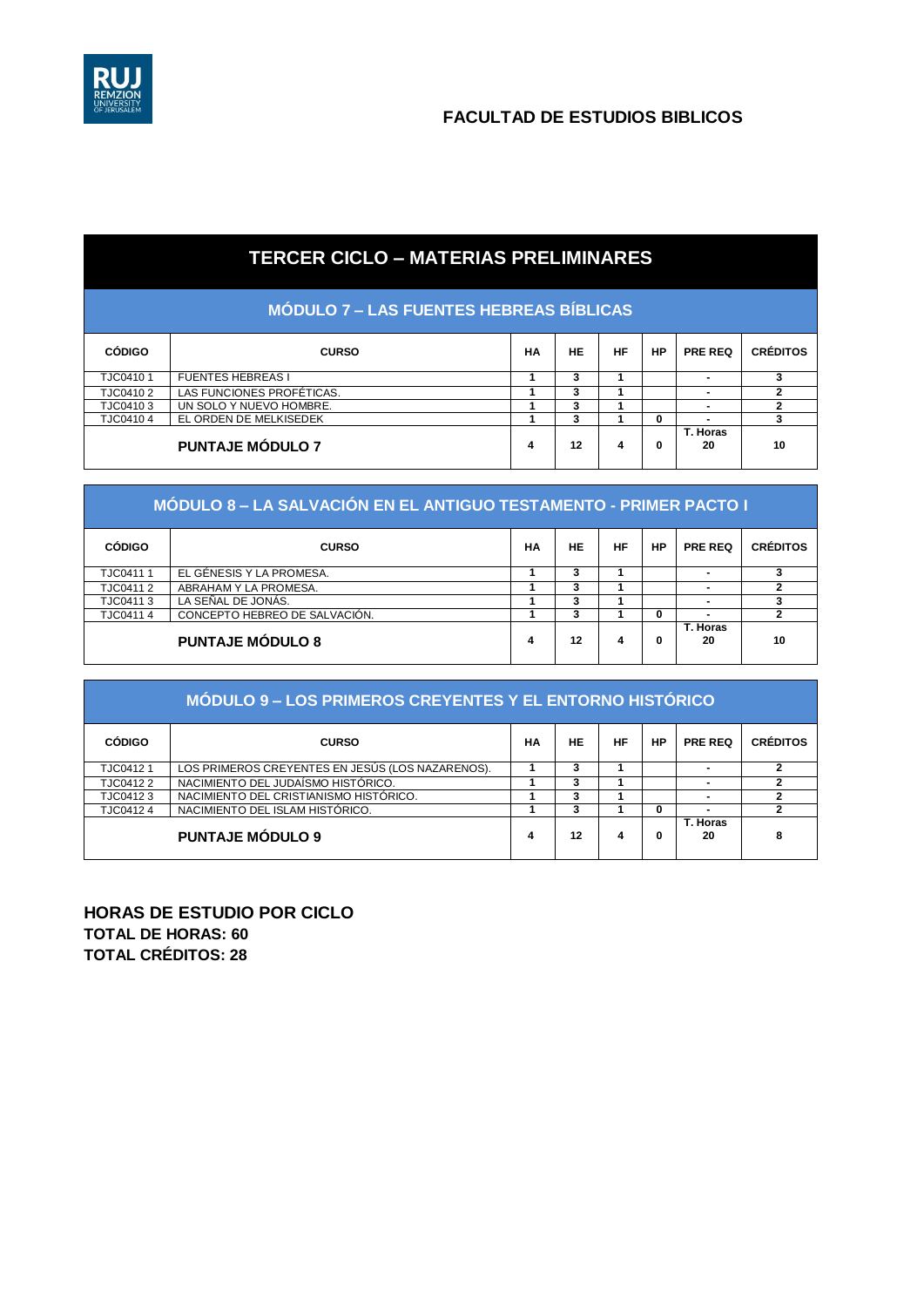

# **CUARTO CICLO – MATERIAS TEOLOGICAS**

#### **MÓDULO 10 – PERSPECTIVA HEBREA DEL ANTIGUO TESTAMENTO - TANAJ, LA PROFECÍA Y EL SACERDOCIO**

| <b>CÓDIGO</b> | <b>CURSO</b>                                                         | НA | HE | HD | <b>HP</b> | <b>PRE REQ</b> | <b>CRÉDIT</b><br><b>OS</b> |
|---------------|----------------------------------------------------------------------|----|----|----|-----------|----------------|----------------------------|
| TJC05131      | INTRODUCCIÓN AL ORDEN DE MELKISEDEK                                  |    |    |    |           | TJC04104       |                            |
| TJC05132      | EL ORDEN DE MELKISEDEK I                                             |    | 3  |    |           | TJC05131       |                            |
| TJC05133      | EL ORDEN DE MELKISEDEK (SACERDOTES Y REYES DE<br><b>JUSTICIA) II</b> |    |    |    |           | TJC05132       | 3                          |
| TJC05134      | EL ORDEN DE MELKISEDEK III                                           |    |    |    |           | TJC05133       | 3                          |
|               | <b>PUNTAJE MÓDULO 10</b>                                             | 4  | 12 | 4  | 0         | T. Horas<br>20 | 11                         |

| <b>MÓDULO 11 – HEBREO II</b> |                                                 |    |    |    |    |                |                            |  |  |
|------------------------------|-------------------------------------------------|----|----|----|----|----------------|----------------------------|--|--|
| <b>CÓDIGO</b>                | <b>CURSO</b>                                    | НA | HE | HD | HP | <b>PRE REQ</b> | <b>CRÉDIT</b><br><b>OS</b> |  |  |
| TJC05141                     | REVISIÓN DEL ALFABETO Y LAS VOCALES             |    | 3  |    |    |                | 3                          |  |  |
| TJC05142                     | LECTURA DE SÍLABAS, INTRODUCCIÓN A LA GUEMATRIA |    | 3  |    |    | TJC05141       | 2                          |  |  |
| TJC05143                     | <b>LECTURA DE PALABRAS</b>                      |    | 3  |    |    | TJC05142       |                            |  |  |
| TJC05144                     | LECTURA DE SALMOS                               |    | 3  |    | 0  | TJC05143       |                            |  |  |
|                              | <b>PUNTAJE MÓDULO 11</b>                        | 4  | 12 | 4  | 0  | T. Horas<br>20 | 9                          |  |  |

### **MÓDULO 12 – PERSPECTIVA HEBREA DEL ANTIGUO TESTAMENTO - TANAJ, LA PROFECÍA Y EL SACERDOCIO III**

| <b>CÓDIGO</b> | <b>CURSO</b>                                      | НA | HE | <b>HD</b> | <b>HP</b> | <b>PRE REQ</b>  | <b>CRÉDIT</b><br><b>OS</b> |
|---------------|---------------------------------------------------|----|----|-----------|-----------|-----------------|----------------------------|
| TJC05151      | UN SOLO Y NUEVO HOMBRE (ENTENDIENDO EL MENSAJE) I |    |    |           |           | TJC05144        |                            |
| TJC05152      | UN SOLO Y NUEVO HOMBRE (ACTUANDO DE ACUERDO) II   |    | 3  |           |           | TJC04101        |                            |
| TJC05153      | UN SOLO Y NUEVO HOMBRE III                        |    |    |           |           | TJC05151        |                            |
| TJC05154      | UN SOLO Y NUEVO HOMBRE IV                         |    | J. |           |           | TJC05134        |                            |
|               | <b>PUNTAJE MÓDULO 12</b>                          | 4  | 12 |           |           | T. Horas<br>-20 | 9                          |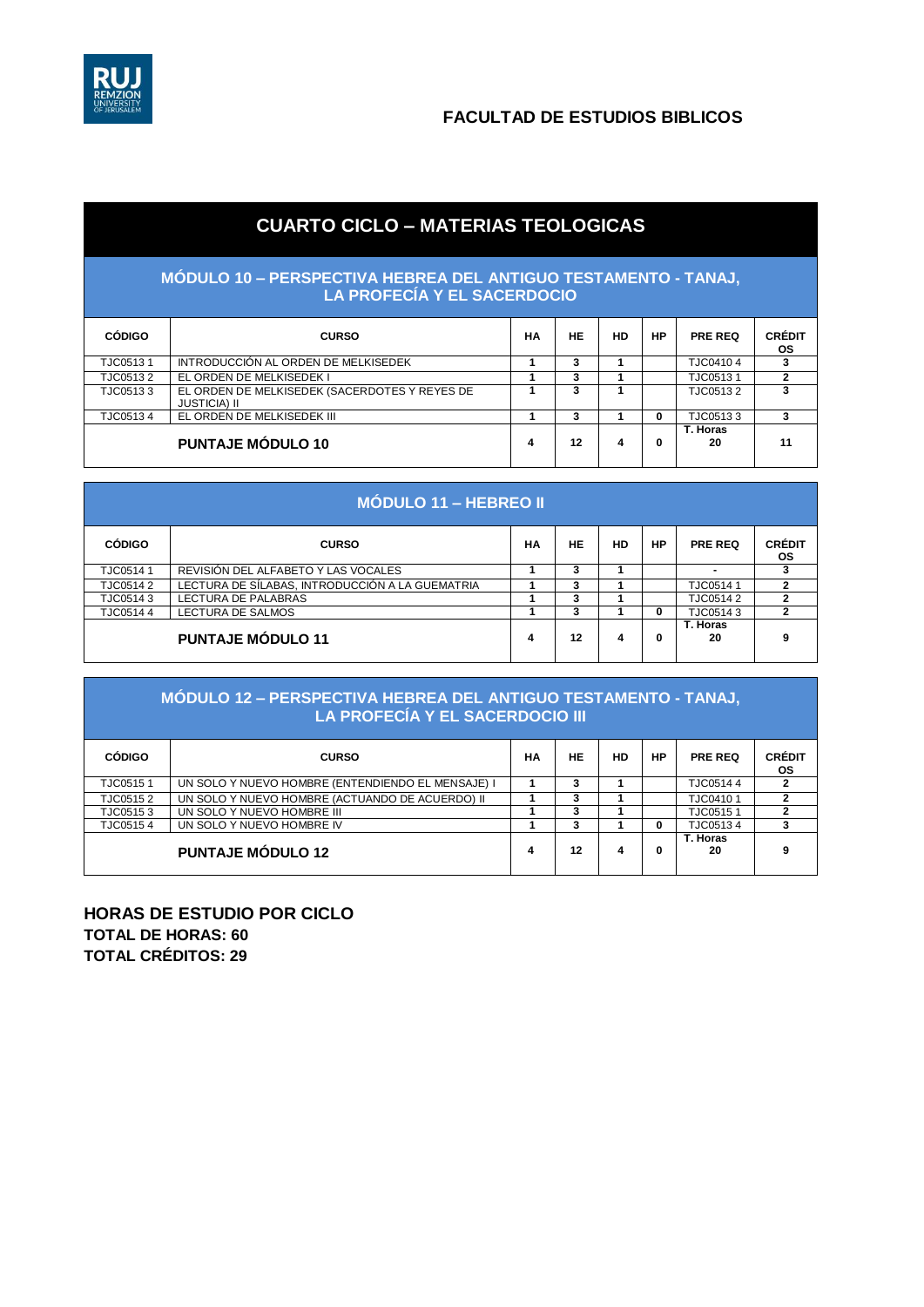

# **QUINTO CICLO – MATERIAS TEOLOGICAS**

| MÓDULO 13 - GEO POLITICA DE ISRAEL Y LAS SAGRADAS ESCRITURAS |                                                                   |    |           |    |    |                |                 |  |  |  |
|--------------------------------------------------------------|-------------------------------------------------------------------|----|-----------|----|----|----------------|-----------------|--|--|--|
| <b>CÓDIGO</b>                                                | <b>CURSO</b>                                                      | НA | <b>HE</b> | HF | HP | PRE REQ        | <b>CRÉDITOS</b> |  |  |  |
| TJC06161                                                     | INTRODUCCIÓN A LA HISTORIA Y GEO-POLÍTICA DE ISRAEL.              |    | 3         |    |    |                |                 |  |  |  |
| TJC06162                                                     | INTRODUCCIÓN A LA HISTORIA Y<br><b>GEO-POLÍTICA DE ISRAEL II</b>  |    | 3         |    |    |                |                 |  |  |  |
| TJC06163                                                     | INTRODUCCIÓN A LA HISTORIA Y<br><b>GEO-POLÍTICA DE ISRAEL III</b> |    | 3         |    |    |                |                 |  |  |  |
| TJC06164                                                     | INTRODUCCIÓN A LA HISTORIA Y<br><b>GEO-POLÍTICA DE ISRAEL IV</b>  |    | 3         |    | 0  |                |                 |  |  |  |
|                                                              | <b>PUNTAJE MÓDULO 13</b>                                          | 4  | 12        |    | 0  | T. Horas<br>20 | 10              |  |  |  |

| MÓDULO 14 – LA SALVACIÓN EN EL ANTIGUO TESTAMENTO - PRIMER PACTO |                                                            |           |    |    |           |                |                            |  |  |  |
|------------------------------------------------------------------|------------------------------------------------------------|-----------|----|----|-----------|----------------|----------------------------|--|--|--|
| <b>CÓDIGO</b>                                                    | <b>CURSO</b>                                               | <b>HA</b> | HE | HF | <b>HP</b> | <b>PRE REQ</b> | <b>CRÉDIT</b><br><b>OS</b> |  |  |  |
| TJC06171                                                         | YESHUA EN EL ANTIGUO TESTAMENTO I                          |           | 3  |    |           |                | 3                          |  |  |  |
| TJC06172                                                         | YESHUA EN EL ANTIGUO TESTAMENTO II                         |           | 3  |    |           |                | 2                          |  |  |  |
| TJC06173                                                         | LA SALVACIÓN EN EL ANTIGUO TESTAMENTO (PRIMER<br>PACTO) I  |           | 3  |    |           |                |                            |  |  |  |
| TJC06174                                                         | LA SALVACIÓN EN EL ANTIGUO TESTAMENTO (PRIMER<br>PACTO) II |           | 3  |    | 0         |                | 3                          |  |  |  |
|                                                                  | <b>PUNTAJE MÓDULO 14</b>                                   | 4         | 12 | 4  | 0         | T. Horas<br>20 | 10                         |  |  |  |

#### **MÓDULO 15 – PERSPECTIVA HEBREA DEL ANTIGUO TESTAMENTO - TANAJ, LA PROFECÍA Y LA PROMESA DE LA TIERRA**

| <b>CÓDIGO</b> | <b>CURSO</b>             | НA | HE | НF | HP | <b>PRE REQ</b>           | <b>CRÉDIT</b><br><b>OS</b> |
|---------------|--------------------------|----|----|----|----|--------------------------|----------------------------|
| TJC06181      | LA AFRENTA DEL ISLAM I   |    |    |    |    | TJC04124                 |                            |
| TJC06182      | LA AFRENTA DEL ISLAM II  |    |    |    |    | TJC06181                 |                            |
| TJC06183      | LA AFRENTA VATICANA I    |    |    |    |    | $\overline{\phantom{0}}$ |                            |
| TJC06184      | LA AFRENTA VATICANA II   |    | J. |    |    |                          |                            |
|               | <b>PUNTAJE MÓDULO 15</b> | 4  | 12 | 4  |    | T. Horas<br>21           | 9                          |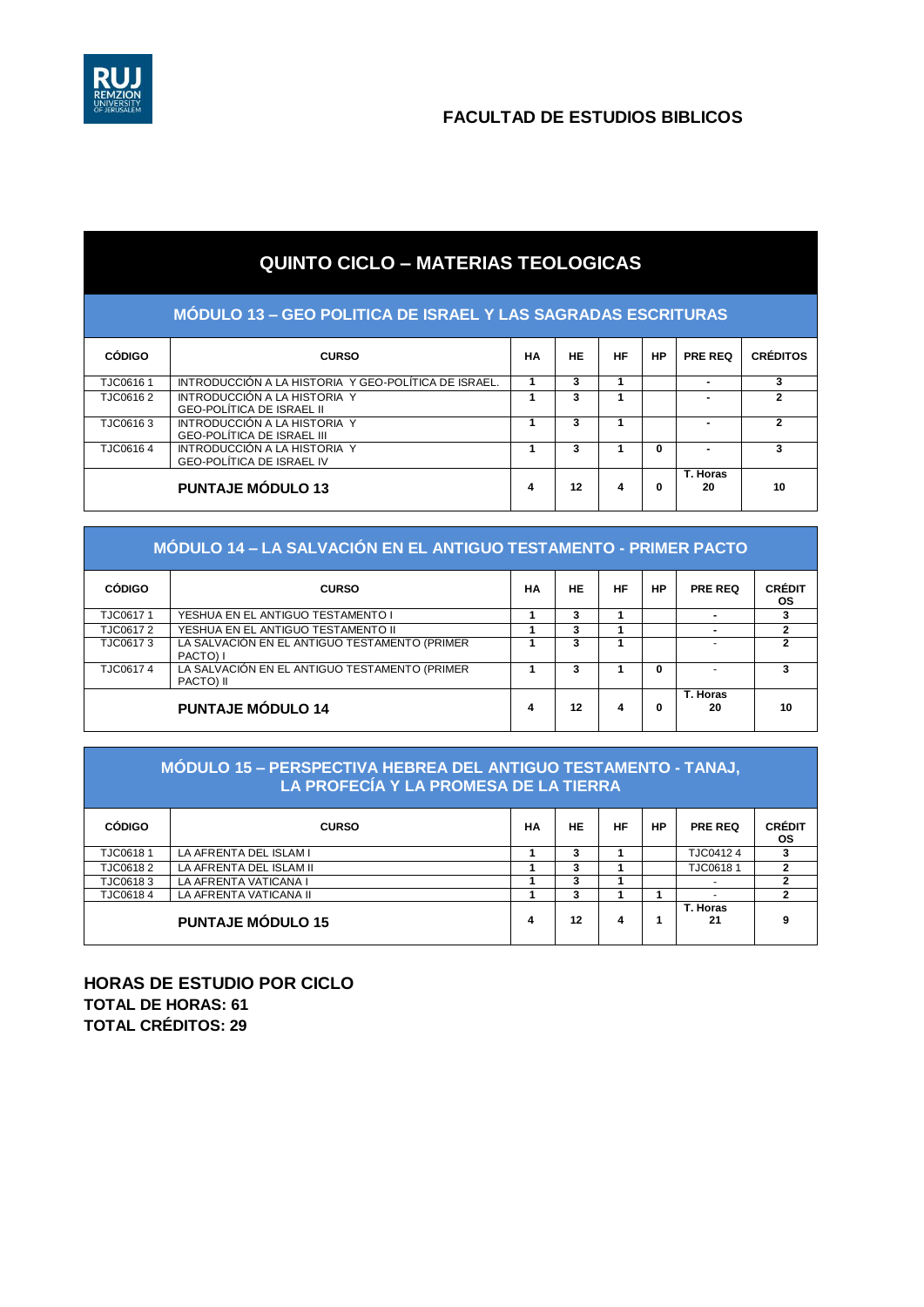

# **SEXTO CICLO – MATERIAS TEOLOGICAS**

| <b>MODULO 16 - FUNCIONES PROFETICAS I</b> |                                               |    |    |    |           |                |                 |  |  |
|-------------------------------------------|-----------------------------------------------|----|----|----|-----------|----------------|-----------------|--|--|
| <b>CÓDIGO</b>                             | <b>CURSO</b>                                  | HА | HE | HF | <b>HP</b> | <b>PRE REQ</b> | <b>CRÉDITOS</b> |  |  |
| TJC07191                                  | LAS TRIBUS DE ISRAEL, TRASFONDO PROFÉTICO I   |    |    |    |           |                |                 |  |  |
| TJC07192                                  | LAS TRIBUS DE ISRAEL. TRASFONDO PROFÉTICO II  |    | 3  |    |           | <b>TJC326</b>  |                 |  |  |
| TJC07193                                  | LAS TRIBUS DE ISRAEL. TRASFONDO PROFÉTICO III |    | 3  |    |           |                |                 |  |  |
| TJC07194                                  | LAS TRIBUS DE ISRAEL. TRASFONDO PROFÉTICO IV  |    | 3  |    | 0         |                |                 |  |  |
|                                           | <b>PUNTAJE MÓDULO 16</b>                      | 4  | 12 | 4  | 0         | T. Horas<br>20 | 10              |  |  |

| <b>MÓDULO 17 – FUNCIONES PROFETICAS II</b> |                                        |           |    |    |           |                     |                 |  |  |
|--------------------------------------------|----------------------------------------|-----------|----|----|-----------|---------------------|-----------------|--|--|
| <b>CÓDIGO</b>                              | <b>CURSO</b>                           | <b>HA</b> | HE | HF | <b>HP</b> | PRE REQ             | <b>CRÉDITOS</b> |  |  |
| TJC07201                                   | LOS PACTOS Y LA PROFECÍA               |           | 3  |    |           | <b>TJC411</b>       |                 |  |  |
| TJC07202                                   | LOS PACTOS Y LA PROFECÍA II            |           |    |    |           |                     |                 |  |  |
| TJC07203                                   | LA TRANSCULTURIZACIÓN DEL EVANGELIO I  |           | 3  |    |           | <b>TJC425</b>       |                 |  |  |
| TJC07204                                   | LA TRANSCULTURIZACIÓN DEL EVANGELIO II |           | 3  |    | 0         | <b>TJC0720</b><br>3 |                 |  |  |
|                                            | <b>PUNTAJE MÓDULO 17</b>               | 4         | 12 | 4  | 0         | T. Horas<br>20      | 10              |  |  |

| <b>MÓDULO 18 - FUNCIONES PROFETICAS III</b> |                                                                                   |    |    |    |           |                |                 |  |  |
|---------------------------------------------|-----------------------------------------------------------------------------------|----|----|----|-----------|----------------|-----------------|--|--|
| <b>CÓDIGO</b>                               | <b>CURSO</b>                                                                      | НA | HE | HF | <b>HP</b> | <b>PRE REQ</b> | <b>CRÉDITOS</b> |  |  |
| TJC07211                                    | EL DIVORCIO ENTRE ISRAEL Y LA IGLESIA CRISTIANA<br>(NACIMIENTO Y CONSOLIDACIÓN)   |    | 3  |    |           |                |                 |  |  |
| TJC07212                                    | EL DIVORCIO ENTRE ISRAEL Y LA IGLESIA CRISTIANA<br>(DESARROLLO Y EFERVESCENCIA) I |    |    |    |           |                |                 |  |  |
| TJC07213                                    | EL DIVORCIO ENTRE ISRAEL Y LA IGLESIA CRISTIANA<br>(EN LA AUTUALIDAD) II          |    | 3  |    |           |                |                 |  |  |
| TJC07214                                    | DIFERENCIA ACTUAL ENTRE JUDIOS Y HEBREOS                                          |    | 3  |    |           | <b>TJC427</b>  | 3               |  |  |
|                                             | <b>PUNTAJE MÓDULO 18</b>                                                          | 4  | 12 | 4  |           | T. Horas<br>21 | 9               |  |  |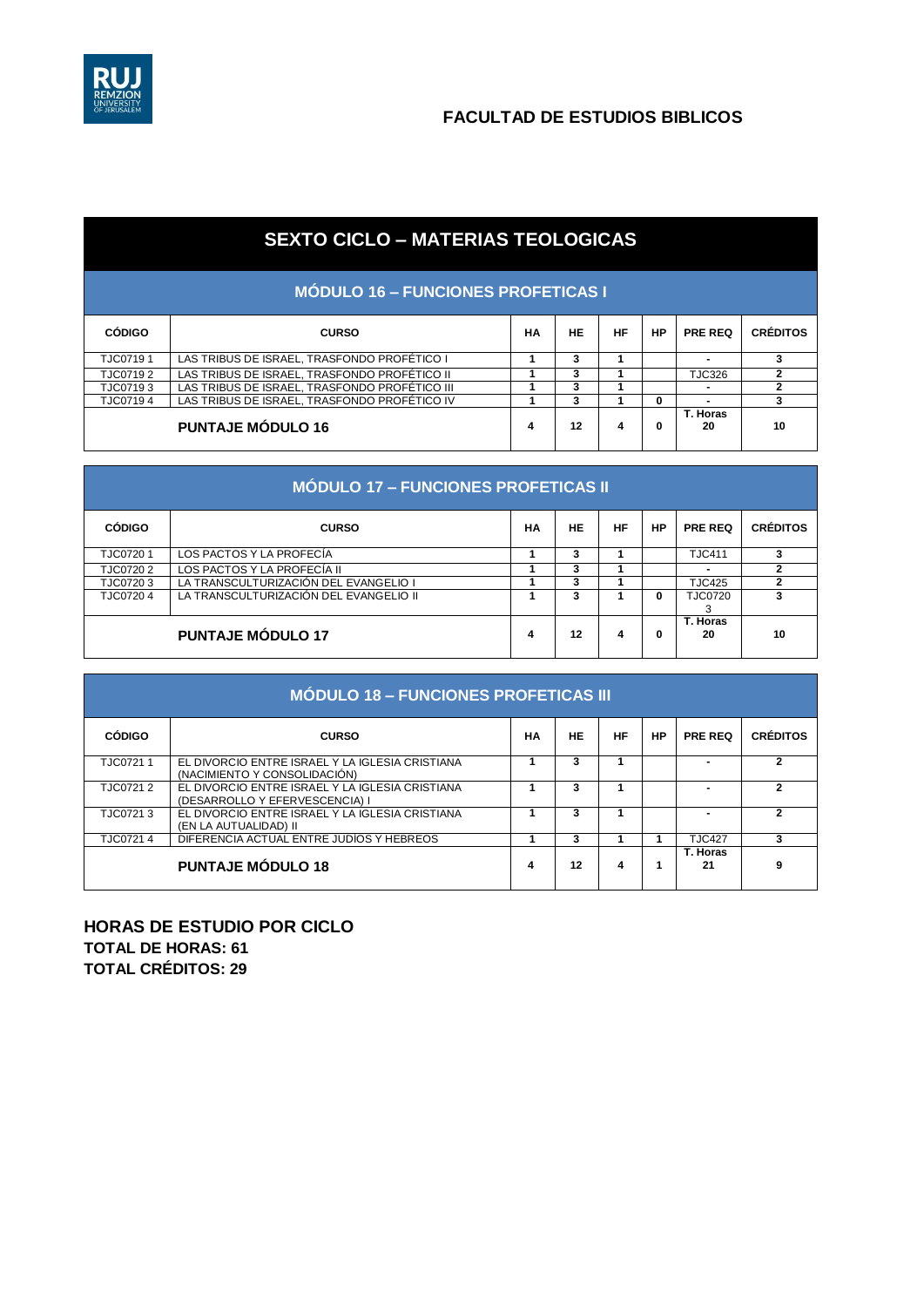

# **SEPTIMO CICLO – MATERIAS TEOLOGICAS**

### **MÓDULO 19 – EL PUEBLO HEBREO Y SU EXPRESIÓN JUDÍO-CRISTIANA**

| <b>CÓDIGO</b> | <b>CURSO</b>                                                     | НA | HE | HF | HP | <b>PRE REQ</b> | <b>CRÉDITOS</b> |
|---------------|------------------------------------------------------------------|----|----|----|----|----------------|-----------------|
| TJC08221      | LAS FIESTAS BÍBLICAS, CELEBRACIONES DE ADONAY                    |    | 3  |    |    |                |                 |
| TJC0822 2     | CELEBRACIONES BIBLICAS HISTORICAS<br>(EL PURIN - DESTINO)        |    |    |    |    |                |                 |
| TJC08223      | CELEBRACIONES BIBLICAS HISTORICAS<br>(EL HANUKA – LA DEDICACIÓN) |    |    |    |    |                |                 |
| TJC08224      | EL DÍA DE REPOSO, SHABAT Y LA LUNA NUEVA.                        |    |    |    |    |                |                 |
|               | <b>PUNTAJE MÓDULO 19</b>                                         | 4  | 12 | 4  |    | T. Horas<br>21 | 10              |

#### **MÓDULO 20 – EL PUEBLO HEBREO Y SU EXPRESIÓN JUDÍO-CRISTIANA I**

| <b>CÓDIGO</b> | <b>CURSO</b>                                                                        | <b>HA</b> | HE | HF | <b>HP</b> | <b>PRE REQ</b> | <b>CRÉDITOS</b> |
|---------------|-------------------------------------------------------------------------------------|-----------|----|----|-----------|----------------|-----------------|
| TJC08231      | CELEBRACIONES SOLEMNES DE PRIMAVERA<br>(PESAJ)                                      |           | 3  |    |           |                |                 |
| TJC08232      | CELEBRACIONES SOLEMNES DE PRIMAVERA I<br>(PESAPANES SIN LEVADURA)                   |           | 3  |    |           |                |                 |
| TJC08233      | CELEBRACIONES SOLEMNES DE PRIMAVERA II<br>(EL PRIMER DÍA DE CONTEO – OMER HARISHON) |           |    |    |           |                |                 |
| TJC08234      | CELEBRACIONES SOLEMNES DE PRIMAVERA III<br>(SHAVUOT - PENTECOSTES)                  |           |    |    | Ω         |                |                 |
|               | <b>PUNTAJE MÓDULO 20</b>                                                            | 4         | 12 | 4  | 0         | T. Horas<br>20 | 10              |

|               | MÓDULO 21 – EL PUEBLO HEBREO Y SU EXPRESIÓN JUDÍO-CRISTIANA II                     |    |    |           |           |                |                 |  |  |  |
|---------------|------------------------------------------------------------------------------------|----|----|-----------|-----------|----------------|-----------------|--|--|--|
| <b>CÓDIGO</b> | <b>CURSO</b>                                                                       | НA | HE | <b>HF</b> | <b>HP</b> | <b>PRE REQ</b> | <b>CRÉDITOS</b> |  |  |  |
| TJC08241      | CELEBRACIONES SOLEMNES DE OTOÑO<br>(DÍA DE TROMPETAS – YOM TERUÁ)                  |    | 3  |           |           |                |                 |  |  |  |
| TJC08242      | CELEBRACIONES SOLEMNES DE OTOÑO I<br>(DÍA DE LA EXPIASIÓN – YOM KIPUR)             |    | 3  |           |           | <b>TJC313</b>  |                 |  |  |  |
| TJC08243      | CELEBRACIONES SOLEMNES DE OTOÑO II<br>(TABERNACULOS - SUKOT)                       |    | 3  |           |           |                |                 |  |  |  |
| TJC0824 4     | CELEBRACIONES SOLEMNES DE OTOÑO III<br>(DÍA DE OCTAVO DE ALEGRIA – SHMINI ATZERET) |    | 3  |           |           |                |                 |  |  |  |
|               | <b>PUNTAJE MÓDULO 21</b>                                                           | 4  | 12 | 4         |           | T. Horas<br>21 | 10              |  |  |  |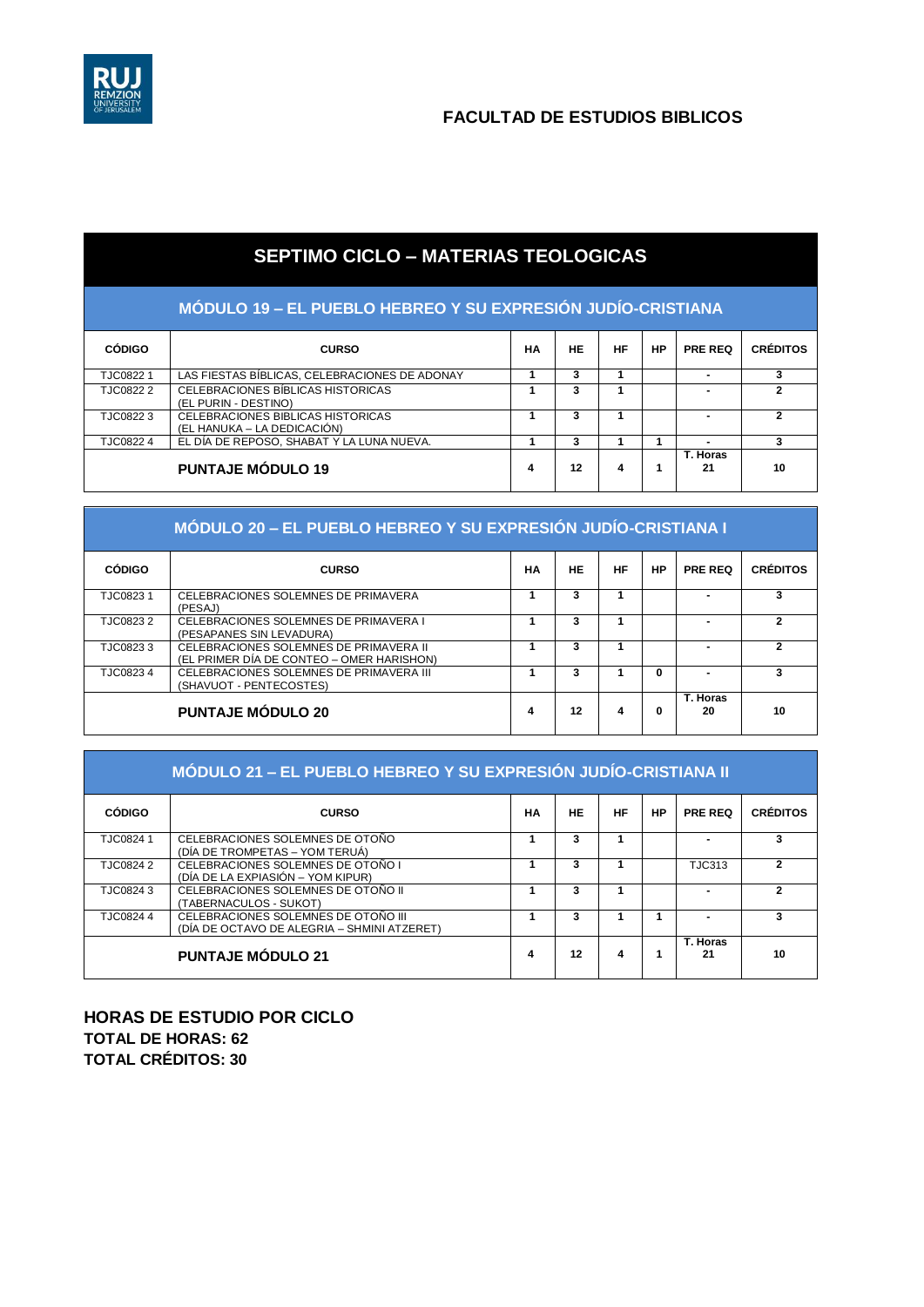

# **OCTAVO CICLO – HEBREO BIBLICO**

### **MÓDULO 22 – LA BIBLIA UN LIBRO HEBREO – HEBREO BIBLICO I**

| <b>CÓDIGO</b> | <b>CURSO</b>                               | HА | HE | HF | <b>HP</b> | <b>PRE REQ</b> | <b>CRÉDITOS</b> |
|---------------|--------------------------------------------|----|----|----|-----------|----------------|-----------------|
| HB0371        | LOS NÚMEROS Y LAS LETRAS HEBREAS.          |    |    |    |           |                |                 |
| HB037 2       | LOS LIBROS DE LA BIBLIA EN HEBREO.         |    |    |    |           |                |                 |
| HB0373        | LOS TEXTOS MASORÉTICOS Y LAS TRADUCCIONES. |    | л  |    |           |                |                 |
| HB0374        | INTRODUCCIÓN A LOS CÓDIGOS DE LA BIBLIA.   |    | л  |    | 0         | -              |                 |
|               | <b>PUNTAJE MÓDULO 22</b>                   |    | 12 | 4  | 0         | T. Horas<br>20 |                 |

### **MÓDULO 23 – SIGNIFICADO HEBRAICO DE LAS PALABRAS BÍBLICAS – HEBREO BIBLICO II**

| <b>CÓDIGO</b> | <b>CURSO</b>                                                        | НA | <b>HE</b> | <b>HF</b> | HP | <b>PRE REQ</b> | <b>CRÉDITOS</b> |
|---------------|---------------------------------------------------------------------|----|-----------|-----------|----|----------------|-----------------|
| HB0381        | LA EXEGESIS EN LA TEOLOGÍA HEBREA. 4 NIVELES DE<br>REVELACIÓN.      |    | 3         |           |    |                |                 |
| HB0382        | PROFUNDIZANDO EN LOS SIGNIFICADOS: BERISHIT, BRIA BE<br><b>RUAJ</b> |    | 3         |           |    |                |                 |
| HB0383        | PROFUNDIZANDO EN LOS SIGNIFICADOS: DAVAR, POEL BE<br>OR.            |    | 3         |           |    |                |                 |
| HB0384        | PROFUNDIZANDO EN LOS SIGNIFICADOS: JET, GEULA BE<br>OLAM A BA       |    | 3         |           | 0  |                |                 |
|               | <b>PUNTAJE MÓDULO 23</b>                                            | 4  | 12        | 4         | 0  | T. Horas<br>20 | 8               |

|               | MÓDULO 24 – LITERATURA Y CULTURA DE LA BIBLIA – HEBREO BIBLICO III |    |    |           |           |                |                 |  |  |  |
|---------------|--------------------------------------------------------------------|----|----|-----------|-----------|----------------|-----------------|--|--|--|
| <b>CÓDIGO</b> | <b>CURSO</b>                                                       | НA | HE | <b>HF</b> | <b>HP</b> | <b>PRE REQ</b> | <b>CRÉDITOS</b> |  |  |  |
| HB039 1       | <b>ESCRITURA CUNEIFORME.</b>                                       |    | 3  |           |           |                |                 |  |  |  |
| HB0392        | <b>ESCRITURA VS LITERATURA.</b>                                    |    | 3  |           |           |                |                 |  |  |  |
| HB0393        | ORÍGENES LITERARIOS DE BIBLIA: SU HISTORIA.                        |    | 3  |           |           |                |                 |  |  |  |
| HB0394        | ENTORNO CULTURAL DE LA BIBLIA, HISTORIA DEL PUEBLO<br>DEL LIBRO    |    | 3  |           | 0         |                |                 |  |  |  |
|               | <b>PUNTAJE MÓDULO 24</b>                                           | 4  | 12 | 4         | 0         | T. Horas<br>20 |                 |  |  |  |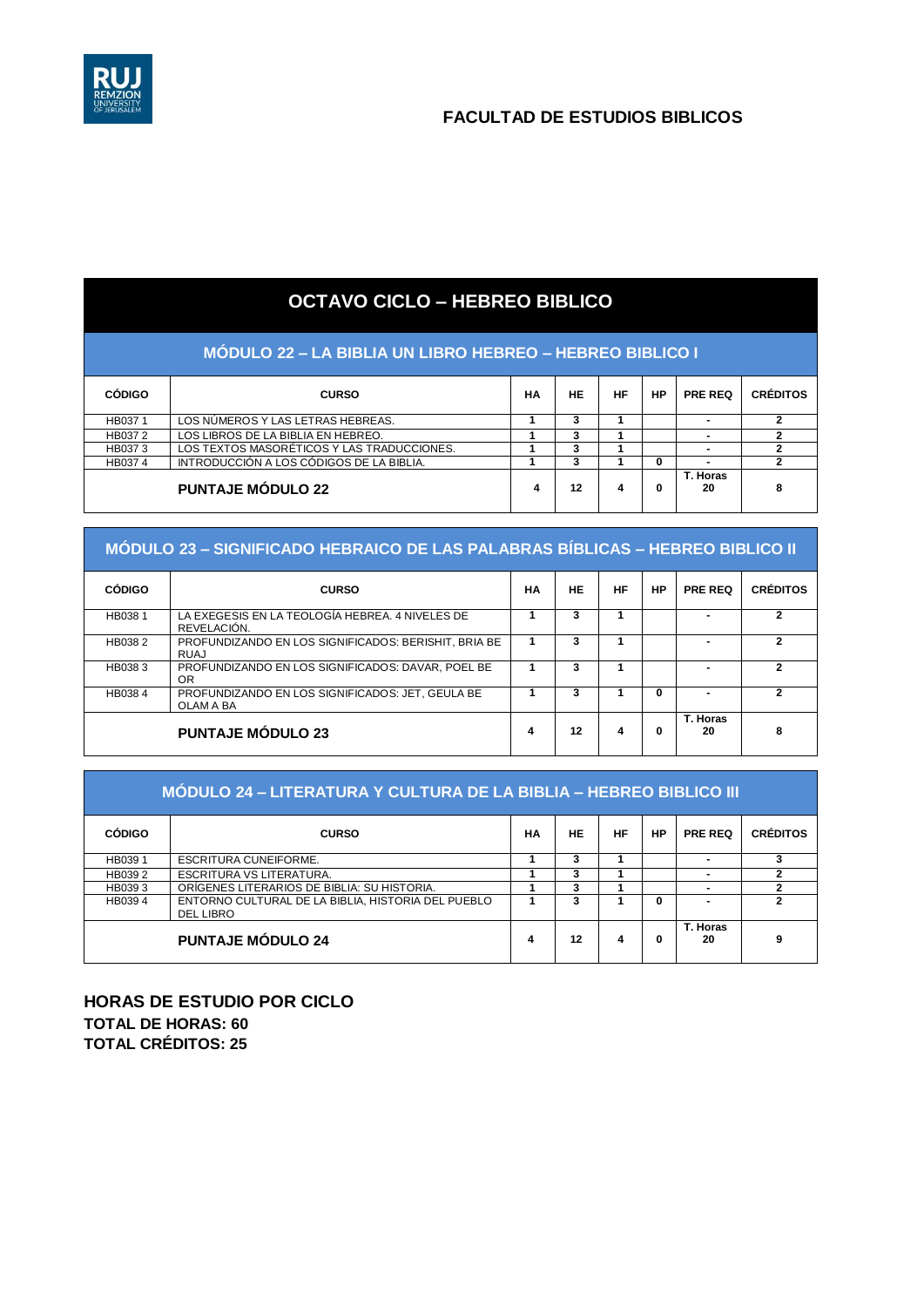

| <b>NOVENO CICLO A – MENCIÓN EN IDIOMA HEBREO</b> |                                                      |    |    |    |           |                |                 |  |  |
|--------------------------------------------------|------------------------------------------------------|----|----|----|-----------|----------------|-----------------|--|--|
| <b>MÓDULO 25 – LENGUA HEBREA II</b>              |                                                      |    |    |    |           |                |                 |  |  |
| <b>CÓDIGO</b>                                    | <b>CURSO</b>                                         | НA | HE | HF | <b>HP</b> | <b>PRE REQ</b> | <b>CRÉDITOS</b> |  |  |
| LEH0925 1                                        | INTRODUCCIÓN A LA HISTORIA DEL IDIOMA HEBREO.        |    | 3  | 1  |           |                |                 |  |  |
| LEH0925 2                                        | INTRODUCCIÓN Y GENERALIDADES DEL ALFABETO<br>HEBREO. |    | 3  |    |           |                |                 |  |  |
| LEH0925 3                                        | APRENDIZAJE DEL ALFABETO HEBREO.                     |    | 3  |    |           | ۰              | 2               |  |  |
| LEH0925 4                                        | APRENDIZAJE DE LAS VOCALES EN HEBREO                 |    | 3  |    | 1         |                | 3               |  |  |
|                                                  | <b>PUNTAJE MÓDULO 25</b>                             | 4  | 12 | 4  | 1         | T. Horas<br>21 | 9               |  |  |

| <b>MÓDULO 26 – LENGUA HEBREA III</b> |                                              |    |    |    |    |                |                 |  |  |  |
|--------------------------------------|----------------------------------------------|----|----|----|----|----------------|-----------------|--|--|--|
| <b>CÓDIGO</b>                        | <b>CURSO</b>                                 | НA | HE | HF | HP | <b>PRE REQ</b> | <b>CRÉDITOS</b> |  |  |  |
| LEH0926 1                            | LECTURA DE SILABAS                           |    | 3  |    |    |                |                 |  |  |  |
| LEH0926 2                            | APRENDIZAJE DE VOCABULARIO (L1, L2, L3)      |    | 3  |    |    |                |                 |  |  |  |
| LEH0926 3                            | APRENDIZAJE DE VOCABULARIO (L4, L5, L6)      |    | 3  |    |    |                |                 |  |  |  |
| LEH0926 4                            | LECTURA DE SALMOS 117, 121, 133:1; JUAN 3:16 |    | 3  |    |    |                |                 |  |  |  |
|                                      | <b>PUNTAJE MÓDULO 26</b>                     | 4  | 12 | 4  |    | T. Horas<br>21 | 9               |  |  |  |

| <b>MÓDULO 27 – LENGUA HEBREA IV</b> |                                                               |           |    |    |    |                |                 |  |
|-------------------------------------|---------------------------------------------------------------|-----------|----|----|----|----------------|-----------------|--|
| <b>CÓDIGO</b>                       | <b>CURSO</b>                                                  | <b>HA</b> | HE | HF | HP | <b>PRE REQ</b> | <b>CRÉDITOS</b> |  |
| LEH09271                            | SALUDOS, PRESENTACION, MODALES SOCIALES,<br><b>DESPEDIDAS</b> |           | 3  |    |    | <b>BA213</b>   | 2               |  |
| LEH09272                            | PRONOMBRES, ADJETIVOS, NACIONALIDADES,                        |           | 3  |    |    | <b>BA127</b>   |                 |  |
| LEH09273                            | DIAS DE LA SEMANA, MESES DEL AÑO                              |           | 3  |    |    | <b>BA227</b>   |                 |  |
| LEH09274                            | INTRODUCCION AL ESTUDIO DE LOS VERBOS                         |           | 3  |    |    | <b>BA211</b>   |                 |  |
|                                     | <b>PUNTAJE MÓDULO 27</b>                                      | 4         | 12 | 4  |    | T. Horas<br>21 |                 |  |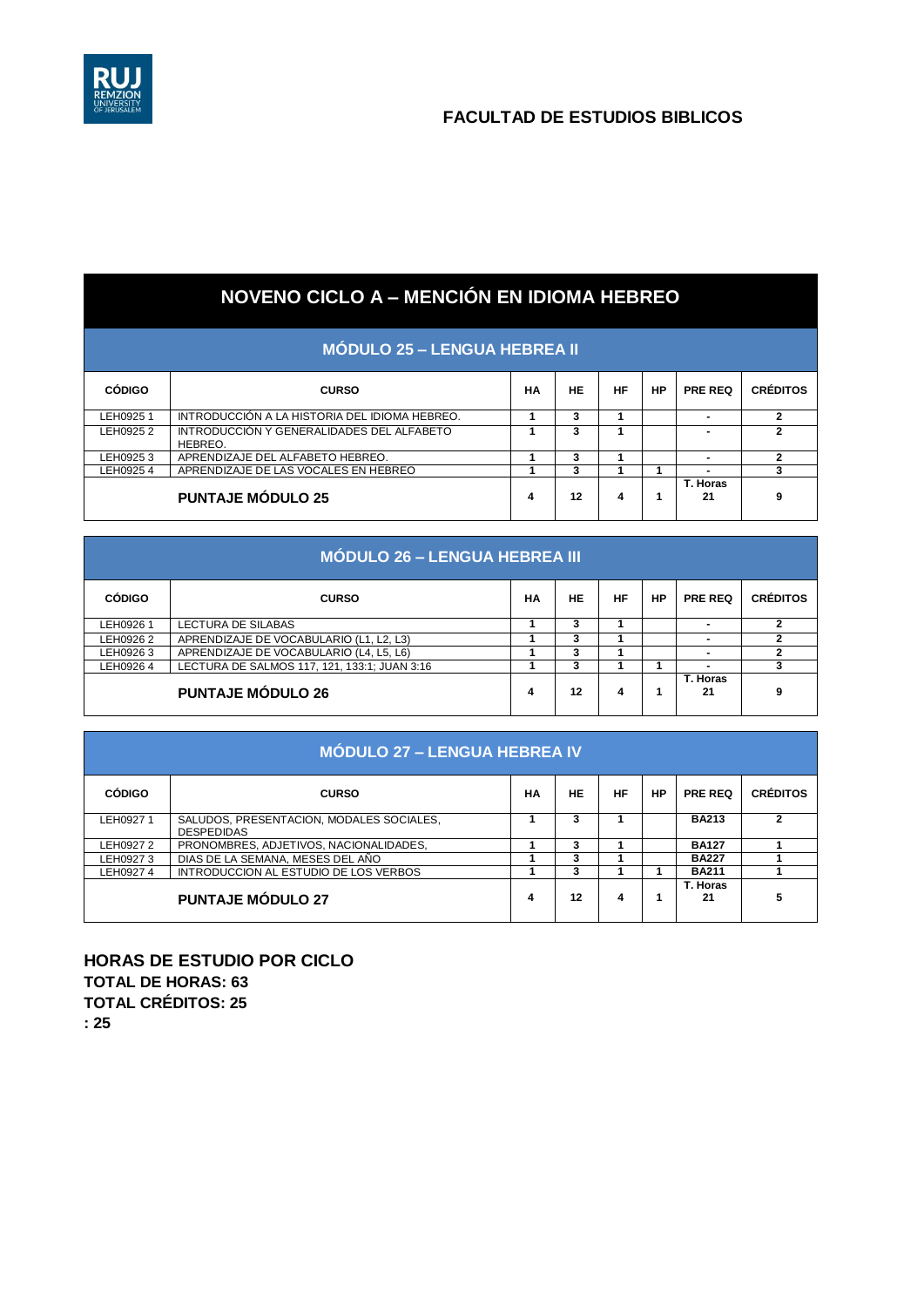

# **NOVENO CICLO B – MENCIÓN EN ESCATOLOGÍA DESDE UNA PERSPECTIVA HEBREA**

|  | MÓDULO 25 – ESCATOLOGÍA I |  |
|--|---------------------------|--|
|  |                           |  |

| <b>CÓDIGO</b> | <b>CURSO</b>                               | НA | HЕ | НF | HP | <b>PRE REQ</b> | <b>CRÉDITOS</b> |
|---------------|--------------------------------------------|----|----|----|----|----------------|-----------------|
| EPH09251      | INTRODUCCION A LA ESCATOLOGIA TRADICIONAL  |    |    |    |    |                |                 |
| EPH09252      | ESCATOLOGIA DESDE UNA PERSPECTIVA HEBREA I |    |    |    |    |                |                 |
| EPH09253      | ESCATOLOGIA TRADICIONAL I                  |    |    |    |    |                |                 |
| EPH09254      | <b>ESCATOLOGIA TRADICIONAL II</b>          |    |    |    |    |                |                 |
|               | <b>PUNTAJE MÓDULO 25</b>                   | 4  | 12 |    |    | T. Horas<br>21 | 10              |

| <b>MÓDULO 26 – ESCATOLOGÍA II</b> |                                                   |    |    |    |    |                          |                 |
|-----------------------------------|---------------------------------------------------|----|----|----|----|--------------------------|-----------------|
| <b>CÓDIGO</b>                     | <b>CURSO</b>                                      | НA | HE | HF | HP | <b>PRE REQ</b>           | <b>CRÉDITOS</b> |
| EPH09261                          | ESCATOLOGIA DESDE UNA PERSPECTIVA HEBREA II       |    | 3  |    |    |                          |                 |
| EPH09262                          | VIDENCIA BIBLICA EL GENESIS Y LOS ULTIMOS TIEMPOS |    | 3  |    |    |                          |                 |
| EPH09263                          | VIDENCIA BIBLICA Y LOS PROFETAS                   |    | 3  |    |    | $\overline{\phantom{0}}$ |                 |
| EPH09264                          | EL LIBRO DE DANIEL                                |    | 3  |    |    |                          |                 |
|                                   | <b>PUNTAJE MÓDULO 26</b>                          | 4  | 12 | 4  |    | T. Horas<br>21           |                 |

| <b>MÓDULO 27 – ESCATOLOGÍA III</b> |                                                |    |    |    |    |                |                 |  |
|------------------------------------|------------------------------------------------|----|----|----|----|----------------|-----------------|--|
| <b>CÓDIGO</b>                      | <b>CURSO</b>                                   | НA | HE | HF | HP | <b>PRE REQ</b> | <b>CRÉDITOS</b> |  |
| EPH09271                           | ESCATOLOGIA DEL NUEVO TESTAMENTO VISION HEBREA |    | 3  |    |    | -              | 2               |  |
| EPH09272                           | EL MISTERIO DE LA INIQUIDAD I                  |    | 3  |    |    |                |                 |  |
| EPH09273                           | EL MISTERIO DE LA INIQUIDAD II                 |    | 3  |    |    | -              |                 |  |
| EPH09274                           | <b>REVELACION VS APOCALIPSIS</b>               |    | 3  |    |    |                |                 |  |
|                                    | <b>PUNTAJE MÓDULO 27</b>                       | 4  | 12 | 4  |    | T. Horas<br>21 | 9               |  |